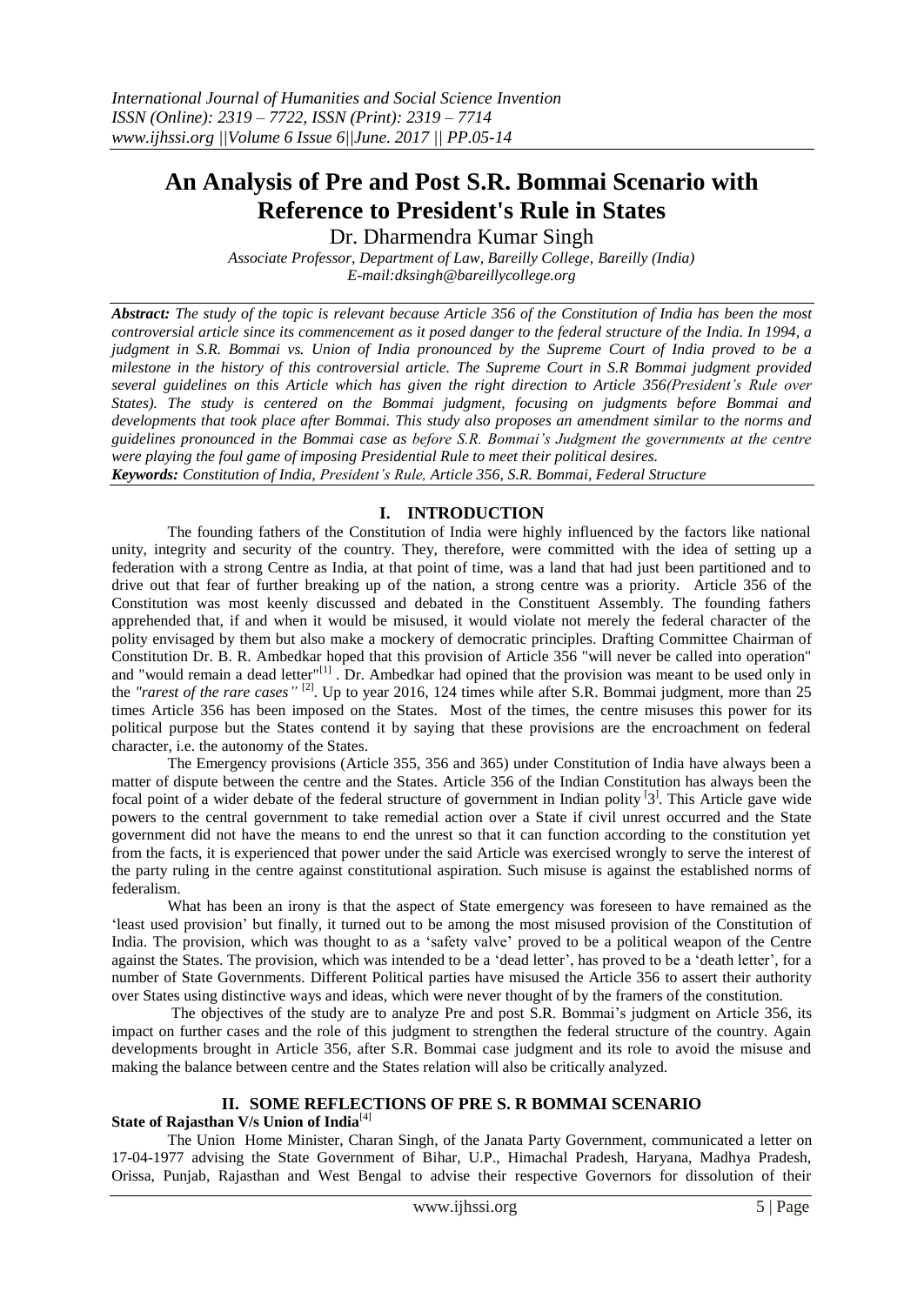Legislative Assembly and posing threat to dissolve the Legislature in exercise of power under Article 356 of the Constitution of India forcing the State Government to seek fresh mandate in the light of a massive defeat of Congress party in these nine States. The matter was examined by Supreme Court by a special constitution Bench of seven judges in the *State of Rajasthan V/s Union of India* [4] in the light of preliminary objections regarding the non-justicibility of circumstances warranting invocation of Article 356. The court dismissed the Suit of the State governments that Article 356(1) was imposed in the State by malafied intention.In the words of Justice P.N. Bhagwati<sup>[5]</sup>:

*"The satisfaction of the President under Article 356 is a subjective one and cannot be tested by reference to any objective tests or by judicially discoverable and manageable standards."*

Thus once again the judicial review of this Article was struck down. But Court also held that the court cannot go into the correctness or adequacy of the facts and the circumstances on which the satisfaction of the Central Government is based. But if the satisfaction is mala fide or is based on wholly extraneous and irrelevant grounds, the court would have jurisdiction to examine it because in that case there would be no satisfaction of the President in regard to the matter in which he is required to be satisfied, the satisfaction of the President is a condition precedent to the exercise of power under Article 356 (1), and if it can be shown that there was no satisfaction of the President at all, the exercise of power would be Constitutionally invalid of course, in most of the cases it would be difficult, if not impossible to challenge the exercise of power under Article356 (1), even on this limited ground because the facts and circumstances on which the satisfaction is based would not be known, but what is possible, the existence of satisfaction can always be challenged on the grounds that it is *mala fide* or based on wholly extraneous and irrelevant grounds<sup>[6]</sup>.

In *A.K. Roy v. Union of India*<sup>[7]</sup>, a Constitution Bench of the Supreme Court observed that after the deletion of Clause 5 of the 44th Constitutional Amendment, which was in existence when the Rajasthan case was decided "any observations made in the Rajasthan case on the basis of that clause cannot any longer hold  $\text{good}^{\text{``[8]}}$  .

## **Sarkaria Commission Recommendation**

The arising dissatisfaction and suspicion of the danger to the autonomy of States prompted the Chief Ministers of the States to put pressure on union government to constitute a commission on union- state relations in order clarify their status in the federation. Mrs. Indira Gandhi constituted a commission in 1983 headed by Justice Ranjeet Singh Sarkaria<sup>[9]</sup> on Union-State relations which presented its report in 1988. The Sarkaria commission recommended that Article 356 containing the extra ordinary provision must be used very sparingly in extreme cases, as a measure of last resort where all the other alternatives fail to prevent or rectify a breakdown of constitutional machinery in the States.

The Commission also warned that involving Article 356 for solving the political crisis in the ruling party was an instance of misuse. Regarding internal subversion [10], it said that if any State government deliberately pursues an unconstitutional policy it would be a case calling for invocation of this power but only after giving due warnings and opportunities for corrective measures. The Commission also pointed out that if the State Govt. does not comply with any directions issued under Article 353 during an emergency in spite of due warnings it may invite the power under Article 356. Similarly, the commission stated that if a public disorder of a significant magnitude endangering the security of the state takes place, it is the duty of the State Govt. to inform the centre of such development and if it fails to do so it may again invite Article 356 subject of course to prior warnings.

In a situation of political breakdown, the Governor should explore all possibilities of having a Government enjoying majority support in the assembly. If it is not possible for such a Govt to be installed and if fresh elections can be held without available delay, he should ask the outgoing ministry, if there is one, to continue as a caretaker Government, provided the ministry was defeated sole on a major policy issue, unconnected with any allegations of mal administration or corruption and agreeable to continue. The Governor should then dissolve the legislative Assembly, leaving the resolution of the Constitutional crisis to electorate. During the interim period, the caretaker Government should be allowed to function. As a matter of convention, the caretaker Government should merely carry on the day to day Government and desist from taking any major policy decision<sup>[11]</sup>.

Every proclamation should be placed before each house of the parliament at the earliest in any case before the expiry of the two months period contemplated in cl. (3) of Article 356. The State Legislative Assembly should not be dissolved by either by the Governor or the President before the proclamation issued under Article 356 (1) has laid before parliament and it has had an opportunity to consider it. Article 356 should be suitably amended to ensure this.

Sarkaria Commission also pointed $12$  out that the abuse of article 356 can be prevented only by the way of reverting to the narrow sense in which it had been explained and understood. A liberal interpretation of Article356 will reduce the sates to mere dependencies and cut at the root of democratic, parliamentary, federal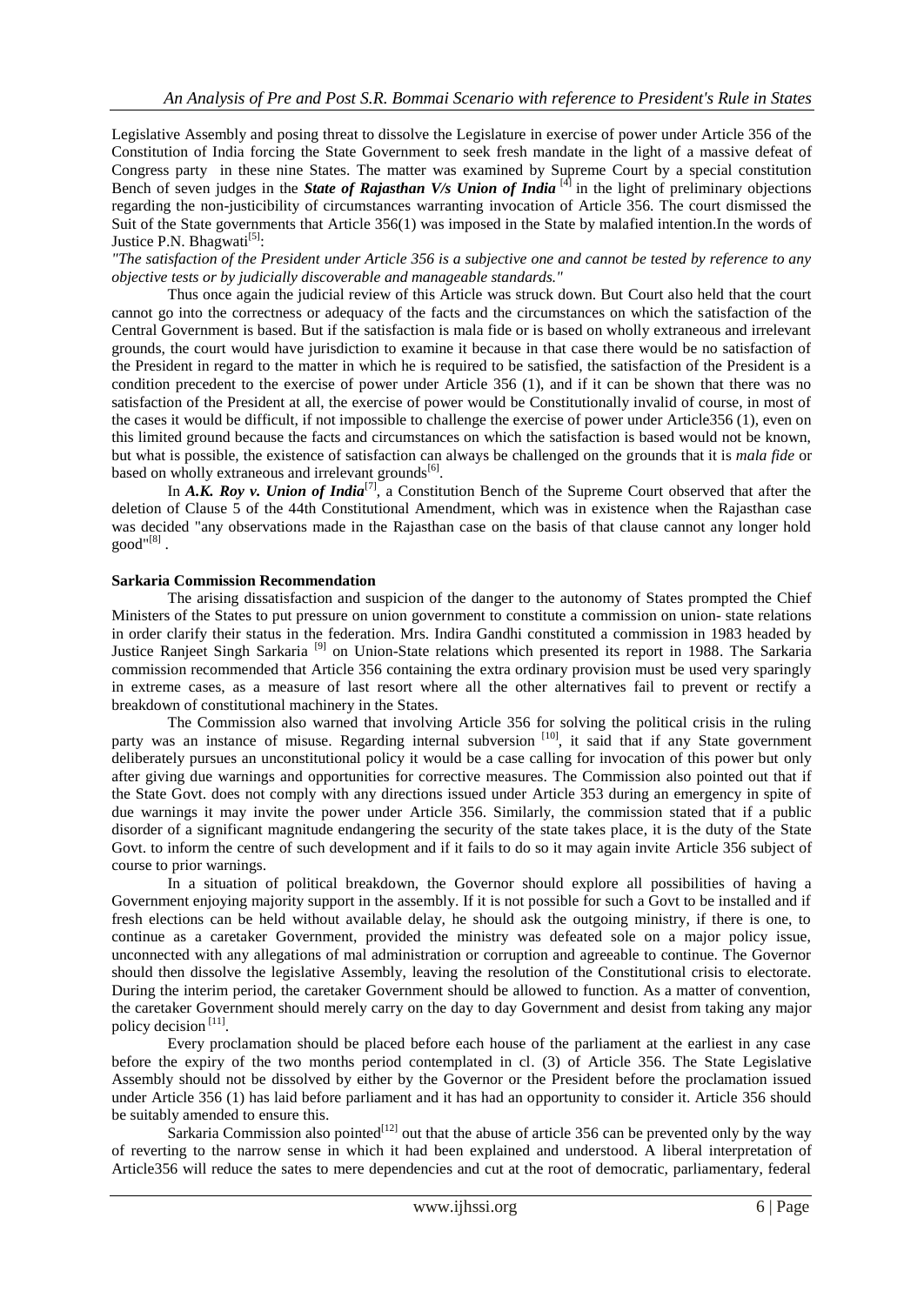form of government but unfortunately it so happened that over the years, the centre has not always kept in mind the concept of co-operative federalism or the spirit and object with which the Article was enacted while dealing with the States and has indeed grossly abused the power under Article 356 on many occasions.

## **III. S.R. BOMMAI'S JUDGMENT**

The unending misuse of Article 356 made the Constitutional expert, legal luminaries and Judiciary disturbed and uneasy. They needed to curb the misuse of this Article and to preserve the federal structure and balance it with the unity and integrity of India. In this situation a rays of hope arises by the judgment of the Supreme Court in S.R. Bommai vs. Union of India<sup>[13]</sup> where the court proceeded to precisely check the abuse. Though the recommendation of Sarkaria Commission had not its binding force but the Supreme Court took the recommendation in to consideration and respectfully endorsed <sup>[14]</sup> it in the S.R. Bommai case. The judgment delivered by 9 judge's special Constitution Bench of Hon'ble Supreme Court has brought wide development of Article 356. This decision overruled the decision given in State of Rajasthan vs. Union [15] of India.

In 1989, Janata Dal Government in Karnataka was headed by Sri S.R. Bommai as the Chief Minister. The problem arose when a number of members defected from the party and this put a question mark on the majority support in the House for the Bommai Ministry. The Chief Minister proposed to the Governor that the Assembly session be called to test the strength of the ministry on the floor of the Houses. But the Governor ignored this suggestion. He also did not explore the possibility of an alternative government but reported to the President that as Mr. Bommai had lost the majority support in the House, and as no other party was in position to form the Government action be taken under Article 356 (1). Accordingly, the President issued the proclamation in April, 1989.

Mr. Bommai challenged the validity of the proclamation before the Karnataka High court through a writ petition on various grounds. The High court dismissed the petition and ruled that the proclamation issued under Article 356 (1) is not wholly outside the pole of judicial scrutiny, the satisfaction of the President under Article 356 (1) is a condition present issue of the proclamation right to be real and genuine satisfaction based on relevant facts and circumstances. The scope of judicial scrutiny is therefore confined to an examination whether the disclosed reasons bear any rational nexus to the proposed proclamation issued. Bommai appealed to the Supreme Court against the High court decision.

A Bench of nine judges was constituted in Bommai to consider the various issued arising in the several cases, and seven opinions were delivered. While some of the judges (Ahmadi, Verma, Ramaswamy, and J.J) adopted a passive attitude towards judicial review of the presidential proclamation under Article 356 (1), other adopted somewhat activist stance. The court held <sup>[16]</sup> that proclamation made under Article 356 of the Constitution is justciable and the courts could look into the materials or the reasons disclosed for issuing the proclamation to find out whether those materials or reasons were wholly extraneous to the formation of the satisfaction and held no rationality at all to the satisfaction reached under Article356 of the constitution.

On the basis of consensus among the judges the following propositions can be enunciated in relation to Article 356 (1) and the scope of judicial review there under:-

(1)The proclamation of President's Rule is subject to judicial review (as provided by 44th Amendment 1978) on grounds of *mala fide* Intention;

(2)The proclamation shall be based on relevant material and Centre has to justify the imposition of President's Rule .The Article 74(2) is not a bar against the scrutiny of the material on the basis of which the President arrived at his satisfaction.

(3)The court has power to revive dissolved or suspended State government. If proclamation of President's Rule is found unconstitutional and invalid, it will be open to the Court to restore the status quo ante to the issuance of the Proclamation and hence to restore the Legislative Assembly and the Ministry.

(3)The State Assembly can't be dissolved before approval of parliament for imposition of President's Rule and President can only suspend the Assembly.

(4)The grounds of serious allegations of corruption against Ministry of State and financial instability are not enough for imposition of President's Rule;

(5)The Government shall be given enough opportunities to correct itself in cases where directives are issued ;

(6)Secularism is the basic feature of our Constitution and any measure or action taken by State government for security of this feature can't lead to use of Article356; the power under Article 356 can't be used to sort intra party problems of ruling party';

(7)If Ministry of State resigns or dismissed or loses majority then Governor can't advise President to impose President's Rule until enough measures are taken by Governor for formation an alternative Government;

(8)The SC held that power under Article 356 is an exceptional power and to be used only in case of exigencies. Along with other guidelines in Bommai case, judgment was also held  $^{[17]}$  that the power conferred by

Article 356 is a conditioned power, it is not absolute to be exercised in the discretion of the president and if the proclamation issued is declared invalid, it will be open to the court to restore the dismissed government to office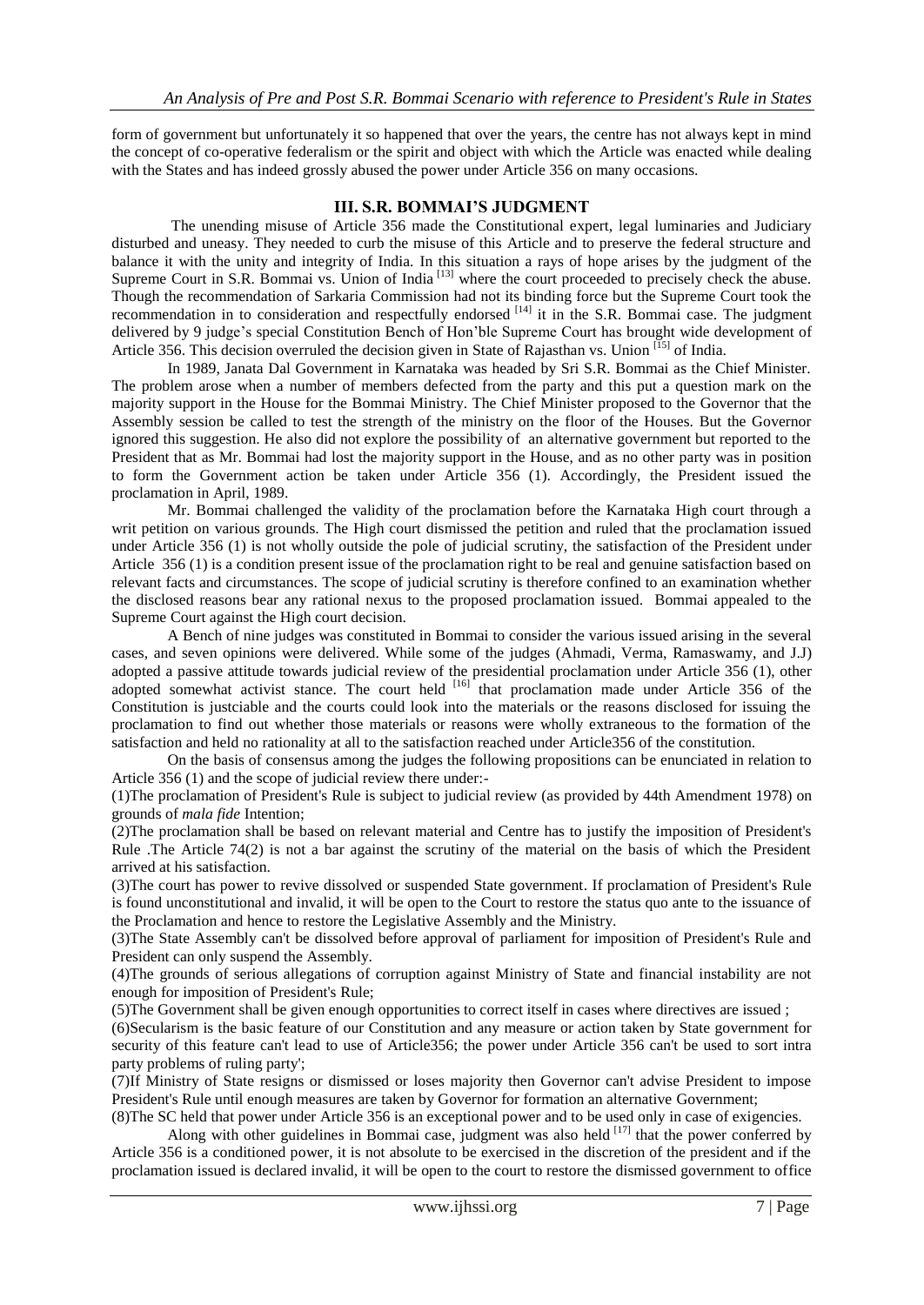and revive and reactivate the legislative assembly it may have been dissolved or kept under suspension. While restoring *status-quo ante*, it will be open for the court to mould the relief suitably and declare as void action taken by the president till date.

Before this judgment it was hard to guess the view of High Court/Supreme Court on the misuse of Article356 that created a situation of uncertainty. This landmark judgment has absolutely changed the scenario of misuse of Article 356 by Union Government. Before this historical judgment Article 356 was seen as deviating from its actual purpose. After this pronouncement, Article356 seems to have taken the right path and creates a new metamorphism of the Centre-State relationship. The Constitutional implication of this case has strengthened the federal character of Indian Constitution. S.R. Bommai's Pronouncement laid down the specific guidelines, conditions and norms for using the powers under Article 356 by Union government. This hailing judgment has put the Union government on back foot before imposing the presidential rule on untenable grounds and provides a right direction to Article 356 for serving its very purpose which was foresighted by the founding fathers of the Constitution of India.

The Supreme Court also endorsed Sarkaria Commission's<sup>[18]</sup> some recommendations that Article 356 should be imposed as a last resort after taking the recourse of warning, floor test to prove majority in the legislature etc. As it is said that federalism has been designed as a basic value of Indian Constitution, dismissal of duly elected State Assembly by the central government is really a negative of federal concept. This Judgment cast deep impact on Article 356.

## **IV. POST S.R. BOMMAI'S JUDGMENT SCENARIO**

Article 356 got the wider development in S.R. Bommai and in later cases like *Jagdambika Pal vs* **Union of India and ors.** [19]*Rameshwar Prasad vs Union of India*[20] , *Union of India vs Harish Chandra Singh Rawat and another*<sup>[21]</sup> and *Nabam Rebia vs Deputy Speaker and Others*<sup>[22]</sup>. These decisions casted a deep impact on the credibility and approach of the Supreme Court to sustain the character of federalism and democratic norms. Even after S.R. Bommai case Judgment, misuse of Article 356 is still in practice. The executive discretion and the role of governor are always being condemned during the misuse of Article 356. The development of Article 356 after S.R. Bommai's judgment is very interesting.

## **UP Legislative Assembly dissolution case**

*Jagdambika Pal* **vs** *Union of India and ors.* **[23]** was the most important case decided by the Allahabad High court and Supreme Court, but undoubtedly the most dramatic one. General election in the state of U.P. was held in October -November 1996, but no alliance had the requisite majority to form the Government. BJP and its allies were the largest party, yet they were not called upon to form the Government and fresh presidential proclamation of October 17 in effect extended or continued the already one year old Presidential Rule in the Uttar Pradesh. This decision was successfully challenged before a full bench of Allahabad High Court though the operation of order of the full bench has been stayed and the matter was still pending before the Supreme Court. On 19 Dec. 1996, the Lucknow Bench of the Allahabad High court delivered its historic judgement disposing of the six writ petitions filed in the shape of public interest litigation challenging the Constitutional validity of the Presidential proclamation of 17 October 1996, re-imposing President's Rule in U.P. under Article 356 of the Constitution.

The Allahabad High court quashed the re-imposition' of the President's Rule as 'unconstitutional.' To avoid any constitutional deadlock, it directed that the judgement would come into effect only prospectively from 26 December. The Supreme Court admitting a special leave petition against the judgement stayed its operation. While each of the three judges on the Bench recorded their reasons separately, the court unanimously held <sup>[24]</sup> that the presidential proclamation of 17 October 1996, 'subsequently' approved by Parliament was ' unconstitutional issued in colourable exercise of power' and based on wholly irrelevant and extraneous grounds which therefore could not be allowed to stand ".

One of the judges referred to ' non-application of mind' while the other doubted if the Governor was 'really serious ' about installing a responsible ministry and categorically said that the governor was wrong in not realizing that President's Rule is the 'last resort' or that perhaps he did not understand the legal position correctly. The indictment could hardly be more severe or more serious as much as it was for the first time over that an act of the President performed on the advice of the council of ministers and approved by the two houses of parliament was held to have been a colourable exercise of power based on irrelevant and extraneous grounds, declared unconstitutional and quashed.

After few month of the verdict of Allahabad High court, there was a mutual understanding between the BJP and the BSP. Mayawati became the Chief Minister on 21 March 1997. She handed over the reins to Kalyan Singh after the expiry of six months. He was sworn in as the Chief Minister on  $21<sup>st</sup>$  September 1997. Later on, Mayawati withdrew her support to the government. She requested the governor, Romesh Bhandari to dismiss the government as it was reduced to minority. Leader of the Congress party, Samajwaadi party, Janta dal and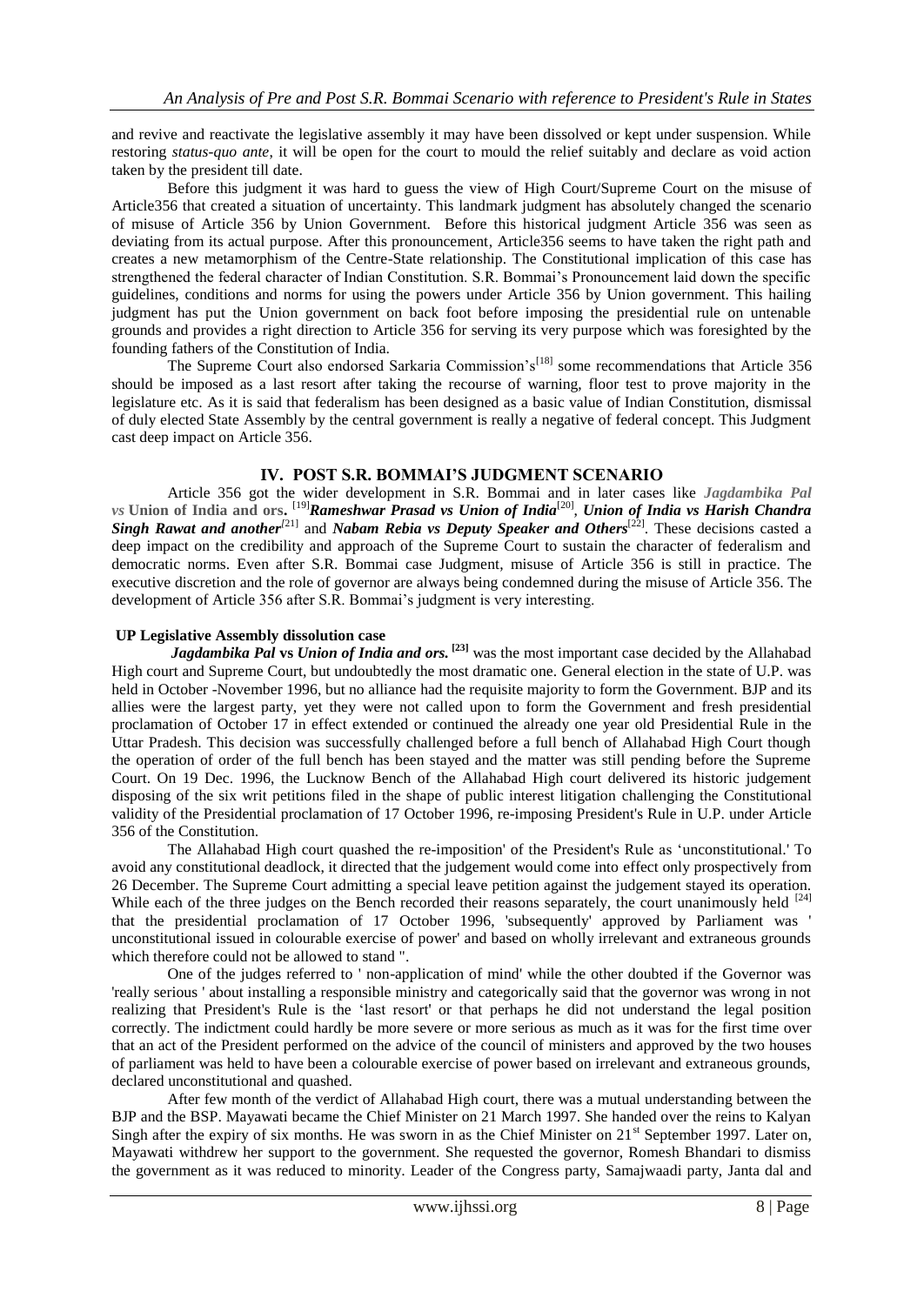other also informed the governor that they would not be supporting BJP Government. Kalyan Singh had to prove his majority on October 21, 1997.

The Governor sent a message to be Vidhan Sabha in respect of the procedure to be followed in the house. The message contained that on October 21, 1997 confidence motion shall be the only agenda and the house shall not be adjourned till the debate and resolution on confidence motion is passed. It was also indicated that the message that the voting shall be done through Lobby Division.

When the proceedings of House were opened by the Speaker, nearly the entire opposition was in the well of the House. There was unprecedented violence. The security forces managed to lock out the opposition and the speaker took up the motion of confidence. At about 1:00 PM the speaker declared the result of the voting and announced that 222 members voted in favour of the motion and no member voted against. Therefore the confidence motion was declared as passed and the house was adjourned sine die. The Governor sent report stating that in view of violence in the house fair and free voting in the Assembly has been vitiated therefore President's Rule under Article 356 would need to be proclaimed. Accordingly the United Front Govt. leaded by Prime Minister I.K. Gujral sent the recommendation to the President of India, K.R.Narayan for the imposition of the President's Rule in U.P.

The Cabinet after considering the President's view dropped the proposal invoking President's Rule in U.P. The politics of Uttar Pradesh was twisted again, when the State Government headed by Mr. Kalyan Singh was dismissed on Feberury 21, 1998, by Governor Romesh Bhandari, who had appointed Mr. Jagdambika Pal as Chief Minister. Mr. Singh moved the Allahabad High Court which reinstated his Government on Feb.23 holding the dismissal unconstitutional. Mr. Pal challenged it in the Supreme Court. On Feb. 24, a Bench headed by CJI, M.M. Punchhi directed a composite floor test on Feb. 26. Both Mr. Singh and Pal set as CMs. on the designated day and Mr. Singh emerged victorious**.** It was a unique incident in which the Supreme Court recognized two CMs at a time.

This case  $^{[25]}$  has given the guidelines for Government formation by the Governor sending a message to the house for electing their leader. The judgement laid down taking into account Article 175 (2) to elect the leader on the floor of the house.

Certain inferences can be deduced from Uttar Pradesh episode:-

(A)Firstly, it was the first instance in the independent India's history that a cabinet recommendation for issuing Constitutional proclamation U/Article 356 sent back by the President.

(B)Secondly, three factors played a very significant role in returning the recommendations:-

(1)The S.R. Bommai judgement, which held that President's Rule, is subject to judicial review.

(2)Violence in the house could not be equated the breakdown of Constitutional machinery; and

(3)President's Rule had to be ratified by the Parliament.

 There is no doubt right from the beginning the Governor Romesh Bhandari was hostile to the Kalyan Singh Government and gave it less than 48 hours to prove its majority after the BSP pulled out of the ruling coalition in Uttar Pradesh. And his recommendation to the President's Rule even after the Government proved the majority in the house, not only atrocious but also grossly volatile of our Constitutional scheme.

## **Bihar legislative Assembly dissolution case (2005)**

*The Rameshwar Prasad vs Union of India*[26] is a landmark case which deals with election disputes and the question of legality of post-election re-alignment. Set against the background of the Bihar legislative Assembly elections, 2005, this case was one of the first of its kind. In Feb, 2005, elections to the Bihar legislative Assembly were conducted by the elections Commission of India. The results for the elections were declared on 4th March, 2005.The Bihar legislative Assembly has total of 243 seats. For any political party to obtain a simple majority and form the State Government, a total of 122 seats had to be obtained. However, after the 2005, elections none of the political parties had managed to obtain a simple majority. The distribution of seats after the election were as, National Democratic Alliance (NDA) and Rashtriya Janta Dal (RJD) had the first and second highest number of the seats in the legislative Assembly with 92 &75 seats respectively, they were still unable to secure a simple majority of 122 seats required to form the State Government. Both parties tried to secure LJP Lok Jan shakti party) loyalties, but LJP was not interested to joining hands with either of parties and refrained. As a result of this, the Assembly reached a deadlock with no party or combination of parties forming a majority in the post - election re-alignment. As a result of this deadlock, the Government could not be established and the Assembly was handicapped. The Governor of Bihar, Buta Singh, requested for the imposition of the President's Rule in the State under Article 356 of the Constitution of India. The President's Rule was imposed on 7th March, 2005, till the time some consensus was reached and the manner in which the Government would be formed was decided. While, the President's Rule had been imposed and the Assembly was in suspended animation, it came to the Governor's notice that the NDA (particularly the elected representatives of the BJP) and RJD (particularly elected representatives of JDU) members of the legislative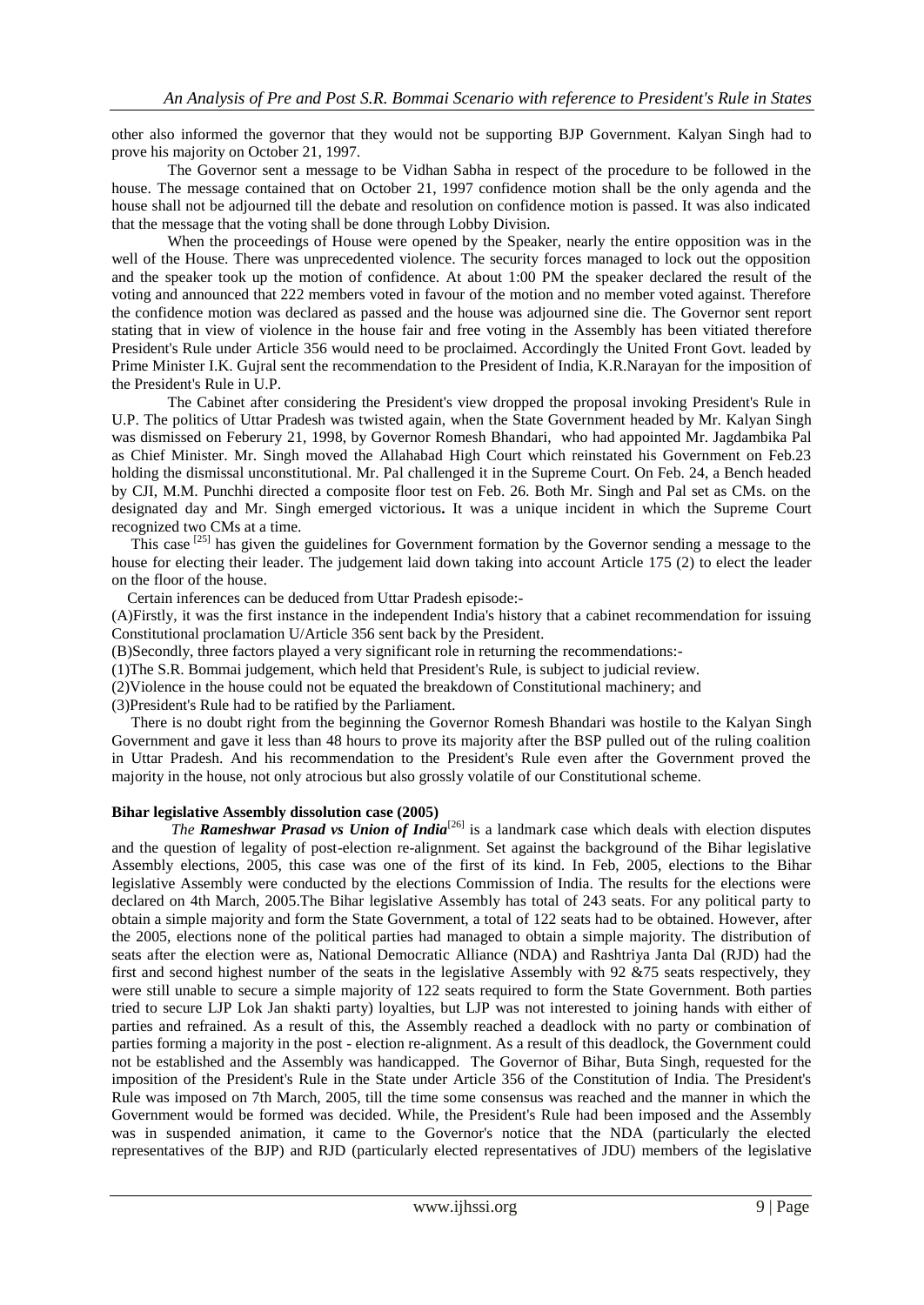Assembly (MLAs) had been trying to woo the LJP MLAs to change their political alliance and join hands with them. The MLAs allegedly promised the LJP, MLAs money and political positions to win them over.

Shocked at the illegality of the actions of the MLAs, the Governor of the State of Bihar wrote a letter to the President of India, APJ Abdul Kalam on April 27, 2005, making him aware of the situation in the State. The President did not react to the letter immediately. Following this, the Governor drafted a second letter on May 21, 2005, wherein he stated that according to his intelligence and media sources, that 17-18 LJP MLAs had been successfully away by the elected representatives of the JD (U) party were planning on leaving their party and joining hands with the JD (U). He also mentioned the presence of horse trading between the elected representatives of the Government. On receiving the Governor's report the President called for an emergency cabinet meeting to discuss the fate of Bihar. On the advice of the cabinet, the President issued order for dissolution of Bihar legislative Assembly on May 23rd 2005, even before the Assembly had its first meeting. After the dissolution of the legislative Assembly without even a single meeting, there was an uprising in the political community with respect to the same. It was argued that since the Assembly had not officially met, it could not be regarded as functional and hence could not be dissolved. Following the uprising, several writ petitions were filed under Article 32 of the Constitution challenging the Constitutionality, legality and the validity of the President's order dated May 23, 2005 to dissolve the Assembly. In total, three writ petitions had been filed with respect to the dissolution of the Bihar Assembly. The dissolution of the Bihar legislative Assembly was regarded as unconstitutional by a majority of 3:2. The case was heard by a bench comprising of 5 Supreme Court judges namely the then Hon'ble Chief justice of India, Y.K. Sabbarbal and Justices B.N. Agarwal, Ashok Bhan, K.G. Balkrishan and Arjit Pasayat. While the then Hon'ble Chief justice of India, Y.K. Sabbarbal and Justices B.N. Agarwal, Ashok Bhan JJ. gave a majority judgement, J. K.G. Balkrishan gave a dissenting judgement and justice Arjit Pasayat gave the minority judgement. The dissenting judgement given in this case by K.G. Balkrishan J. stated that petitioner did not have sufficient ground to prove the unconstitutionality of the President's order dated 23 May, 2005. Thus, the justice was of the opinion that the writ petition should be thrown out. The minority judgement given by Arjit Pasayat ,J. stated that the writ petitions could have been disposed of, however, there were certain other disturbing aspects such as allegations of horsetrading etc. that should have been looked into more intensely.

The majority judgement held<sup>[27]</sup> that given in the case was that the proclamation dated 23 May, 2005, was unconstitutional. Just because the Governor is awarded absolute immunity while in office under Article 361 of the Constitution does not, however, mean that the Governor's actions mala fide cannot be examined by the court. In other words, if the court is not of the opinion that a particular action of Governor has been performed with an incorrect and directly endangers the sanctity of the Constitution of India, then the court has the right to examine such an act and check its Constitutionality and legality.

In this case, Buta Singh, the Governor of Bihar, did not give the legislative Assembly an adequate chance to form a Government at the state level. In the case the political parties were not able to reach a consensus on their own, as the Constitutional head of the State; the Governor should have intervened and helped the parties on his own accord. However, none of this was done.

A few points emerging from the judgement<sup>[28]</sup> could be highlighted:-

*First*, much was made by some politicians and political parties of the judgement of the Constitution bench not being unanimous but 3:2 majority judgement. The effort was thereby, to dilute the severity of the indictment by taking recourse behind the argument of the two judges who disagreed with the majority and found the Goverernor's role above- board and the dissolution of the Assembly in order. This did not make much sense when it was remembered that many of the most historic and path-breaking judgements of the Supreme Court had been majority judgement only, for example, in the case of Keshvanand Bharti and the Bommai cases. It is always the majority judgement that is the binding verdict of the court and becomes the declared law of the land.

*Second*, as far as the judgement was concerned, the question of the validity of the proclamation of President's Rule (March 7, 2005) was not raised, in fact, that was the original sin. The purpose of holding elections was to elect people's representatives and to constitute a democratic Government. i.e. why, Article 164 provide that the Chief Minister 'shall' be appointed and other ministers appointed on his advice. Thus, an obligation was cast upon the Governor to appoint the CM. He could theoretically appoint anyone but he had to appoint someone.

The Governor could not take the plea that no Government could be formed unless he exhausted all the possible options available to him including the one of asking the house itself to elect his leader. In Bihar, Governor Buta Singh was not of the sort and rushed to recommend imposition of President's Rule under Article 356 which, under the Constitution, was a device of last resort to be used when everything else failed - when the discharge of Union responsibilities under Article 365 did not yield results, when directions issued to state Government under Article 256-257 were not complied with and when U /Article 365, it could not be carried on in accordance with the Constitution. Imposition of President's Rule immediately after election without allowing the newly elected house to meet was nothing short of contempt of the electoral exercise and the verdict of the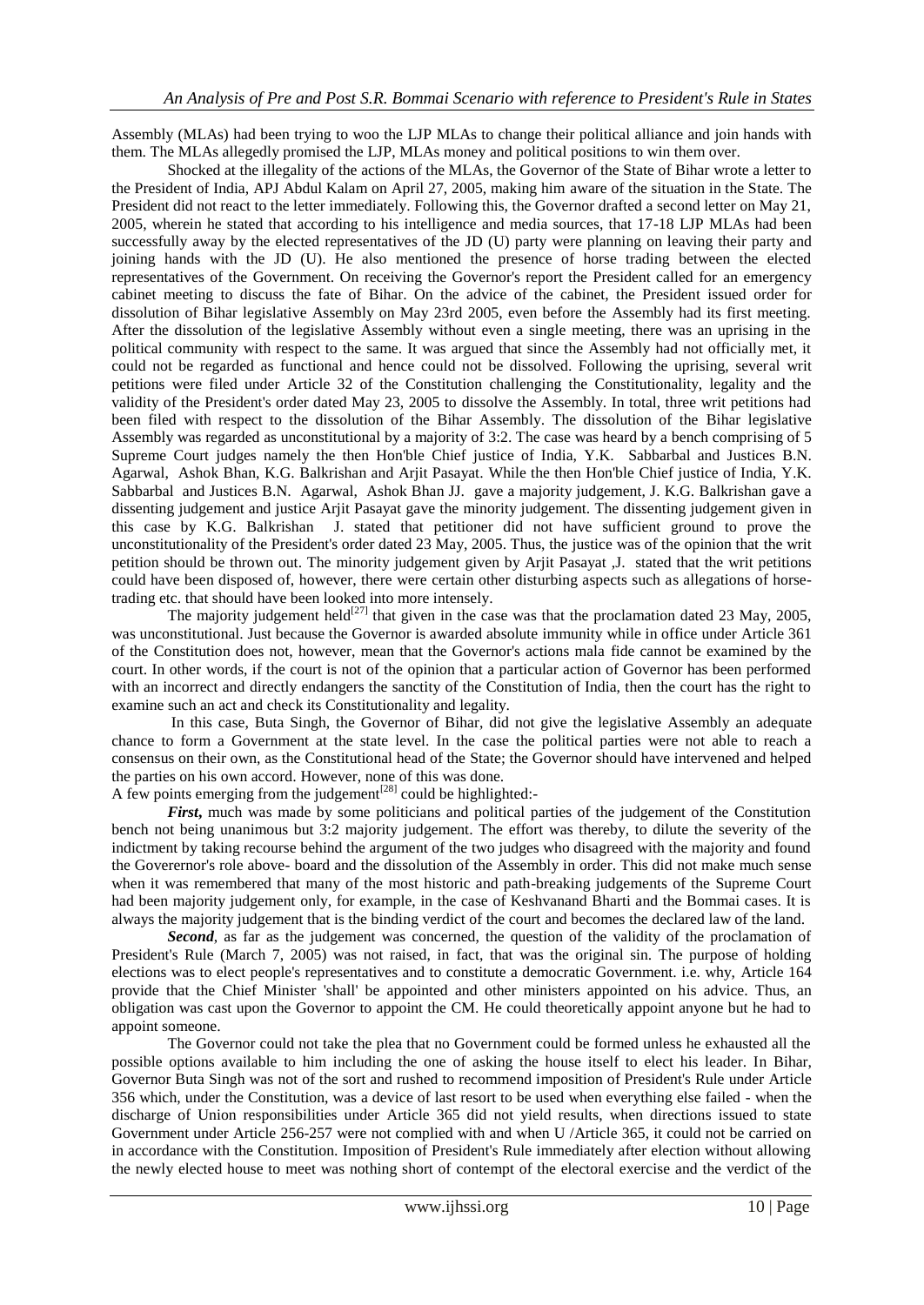people. The representatives whom the people elected could not be so unceremoniously sent home on the arbitrary advice of a Governor.

#### **Case of Arunachal Pradesh (2016)**

The fact of the case of *Nabam Rebia vs Deputy Speaker and Others*<sup>[29]</sup> was that Nabam Tuki won election in 2011, with full majority of 47 seats out of 60. His brother was elected as speaker. Chief Minister dropped his health minister Kalikho Pul by reshuffling the cabinet in 2014, around April, 2014, Ex. Health Minister Kalikho Pul had charged Congress Government with financial mismanagement in NDRF and SDRF relief funds. He was expelled from party citing anti party activities. Kalikho Pul met with BJP leaders and 21 MLAs of Congress rebelled against their party. So, BJP had now 21 Ex Congress + 11 MLAs +2 independent MLAs including the deputy speaker. The Congress Speaker disqualifies the 14 rebels on basis of 10th schedule of anti defection law (14 rebel Congress MLAs in Arunachal disqualified the times of India) Congress then gave notice for resolution of removal of deputy speaker. After the disqualification, Governor summoned the Assembly without consultation of incumbent Government under Article 174 (1) and sent the message as speaker removal being first priority to Assembly. He advanced the Assembly to December 16 though the session was to commence from January 14. Then, because Assembly was locked by Tuki Government, Assembly proceedings happened in parallel building to Assembly where 33 MLAs unanimously voted Kalikho Pul as next CM of Arunachal Pradesh. And a Congress rebel was appointed deputy speaker who then quashed the order to disqualify the 14 rebel Congress man. Guwahati High court stayed the Governor's order on stay till February 1 and also stayed the 14 rebels disqualification matter till next hearing.

While bunch of petitions and counter petitions have led this matter to SC, which in turn has referred the matter to a Constitutional bench is debating matters of speaker and Governor's. While case of 14 rebels disqualified is still yet to be resolved by the courts. President's Rule is recommended by cabinet and Central Government imposed President's Rule in the State. Governor of the State appointed by BJP Government wanted to advance the house sitting, deputy speaker to preside and have the Congress Government to lose vote of confidence which was BJPs plan. Congress hit back the plan with locking the Government but Assembly presiding proceedings happened any way in near hotel. It did not happen inside the Assembly.

The Supreme Court stated<sup>[30]</sup>, censoring the Governor for 'humiliating the elected Government of the day", Supreme Court restored the Nabam Tuki Government in Arunachal Pradesh, and declared as "unconstitutional " all decisions of Governor that had first led to imposition of President's Rule in the State and later formation of a new Government led by the ruling party's breakaway faction.

 The order is welcomed. It will curb an undemocratic, authoritarian trend through the 1970s and 1980s, when the Centre used Article 356 to topple elected State Governments on its whim. The return of Government with strong majority at the Centre has culminated in the extension of its country wide reach and attempts to bring under its flag all outposts that stand in opposition. The timely intervention of judiciary made the imposition of Article356, President's Rule, contingent on a Constitutional breakdown, subject to judicial review. The Supreme Court has proved a worthy foil to executive excess once again. The historic judgement will check the Centre's tendency to abuse Governor's powers and President' Rule to topple opposition State Governments.

The Supreme Court held <sup>[31]</sup>, while restoring the previous Government, that the Assembly was not dissolved immediately, but only kept under suspended animation until both houses of parliament approved President's Rule. It also demanded a floor test to ascertain Government's majority. Thus, the Supreme Court reinstated the sanctity of floor test. Supreme Court ordered Arunachal Pradesh Governor to respond why he recommended President's Rule in the sensitive border state. But later, the Supreme Court recalled the order saying it made a mistake by not realising that Governor's have completely immunity and are not answerable to courts for acts done under in their official capacity [32].

#### **Case of Uttrakhand (2016)**

In the case of *Union of India vs Harish Chandra Singh Rawat and another* <sup>[33]</sup>, March 2016 an identical problem like Arunachal Pradesh arose in Uttrakhand State. Some members of ruling party demanded for vote on appropriation bill but the presiding officer of the house refused it and passed the bill by voice majority. The presiding officer of the house disqualified 9 MLAs of ruling party but they challenged it before the court on basis of violation of natural justice. On the other hand the Governor of the State gave some time for floor test but before the test, Union Government got a compact disc in which it was shown that Mr. CM was giving bribe to some members. On this report Union Government imposed Presidential Rule in Uttrakhand. After few days the HC of Uttrakhand ordered for floor test in the house but Supreme Court put a stay on this order. Now Supreme Court has constituted seven questions to solve this situation.

The Centre justified Central rule on grounds that Rawat Government's failure to pass the appropriation bill on March 18, the speaker' 'unconstitutional' action in declaring the bill passed when it failed, and the sting operation which showed Rawat purportedly indulging in horse- trading. To end the political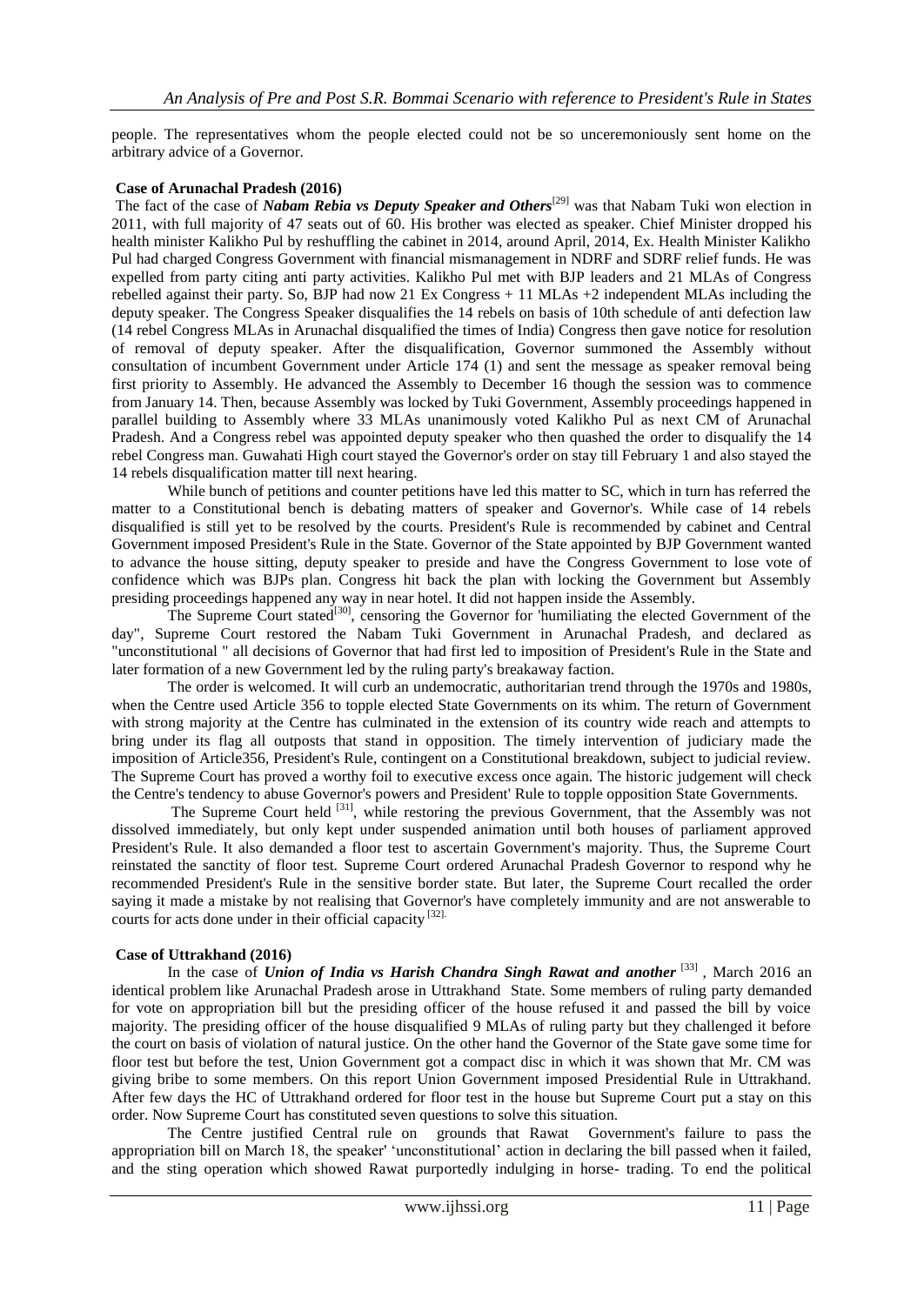uncertainty in Uttrakhand hand marred by charges of horse-trading, the Supreme Court asked to dismiss Congress CM Harish Rawat to face a trust vote on the floor of the Assembly on May 10, but clarified that the nine disqualified rebels Congress MLAs will vote unless allowed by the High Court. The trust vote motion moved by sacked CM Rawat will be overseen by State principal secretary (legislative Assembly and parliamentary affairs).

The floor test held in Uttrakhand Assembly, which conducted smoothly under the supervision of Supreme Court nominated observer. The result was declared by the apex court on next day. Next day, the Supreme Court<sup>[34]</sup> put the Harish Rawat led Congress Government back in saddle in Uttrakhand allowing the Central Government to revoke President's Rule following Rawat victory in floor test. As the Attorney General submitted that Rawat had been successful in proving his majority on the floor of the house, the Bench opened the results of floor test, submitted by Court appointed observer, and declared that Rawat had secured 33 of the 61 votes. The Centre's decision to dismiss the State Government before the day to prove majority in the house, as instructed by the Governor to the Assembly, was proved wrong. The most novel and striking instance after this floor test was that the Supreme Court pulled off the President's Rule for two hours and there was no authoritative power governing the State.

The imposition of President's Rule in Uttrakhand on the eve of a vote to test the majority of the Harish Rawat Government is yet another instance of a highly questionable resort to a Constitutional remedy that was envisaged for extra-ordinary circumstances. The action is bad in law as much as it pre-empted a floor test. It was believed that the Bommai judgement of 1994 would put an end to this abhorrent practice. Yet successive Central Governments used Article 356, more often than not, for short term practical gains. Supreme Court<sup>[34]</sup> in its ruling, apart from demanding a floor test to ascertain a Government's majority, also held that Assembly could not be dissolved immediately, but only kept in suspended animation until both houses of parliament approved President's Rule. But we have a recent history that demonstrates that such norms can be cynically exploited by political parties. Since an Assembly cannot be dissolved prior to both houses adopting resolution approving President's Rule, one way of achieving some political objectives is to dismiss the State Government first, and utilize the period in which the legislature is under suspended animation to install a new regime consisting of defectors bucked by the opposition. In this way, both the floor test requirement and the bar on premature dissolution of the Assembly are utilized to serve political interests, instead of serving as salutary measures to curb undemocratic dissolution of an elected legislature.

Finally, we can say that the Bommai case has been the driving force for the four basic developments that took place since 1994. As in the case of Rameshwar Prasad vs Union of India<sup>[35]</sup> a seven judge constitution bench of the Supreme Court laid down the parameters of immunity envisaged by Article361, in *Union of India*  vs Harish Chandra Singh Rawat and another<sup>[36]</sup>, the highest court went one step further from the Bommai Judgment to execute the floor test lifting the presidential rule for two hours , in historical judgment of *Nabam Rebia vs Deputy speaker and ors.* [37] the Supreme Court at the first time ordered to restore *status quo-ante* . The court called it political circus and commented that how can the court be silent when it sees the murder of democracy. The court ruled that the Governor is not the conscience keeper of legislative Assembly and that he had to stay away from the business of the assembly besides steering clear of political horse trading.

# **V. IMPACT OF BOMMAI AND POST BOMMAI CASES ON FEDERAL STRUCTURE OF INDIA**

As is ocular from the above discussion, following the historic Bommai Judgment, States have been strengthened and have got a new identity of them which relates to the mandate they received from the populace, thereby increasing its value. Furthermore, after an analysis of Supreme Court's judgments, it is clear the Apex court is of the opinion that since both of the Union and State Governments have been elected by direct voting, both are therefore, equivalent in nature. According to the pronouncement in the Bommai case, the Supreme Court curb the further political misuse of Article 356 in general circumstances.

In a federation, the States are not the subordinate units of the Central government. It needs to be remembered that only the spirit of 'co-operative federalism' can preserve the balance between the union and the States to promote the good of the people and not an attitude of dominance or superiority. Under Indian constitutional system no single entity can claim superiority. Union and the units are the equal partners in the governance of the country. In democracy the desire of the people expressed through the election process has to be respected. Any misuse or abuse of the power by the central government will damage the fabric of federalism. This notion is visible from the fact that the Judiciary of India has favored the preservation of the federal system and declared that it is the basic structure of the Indian Constitution.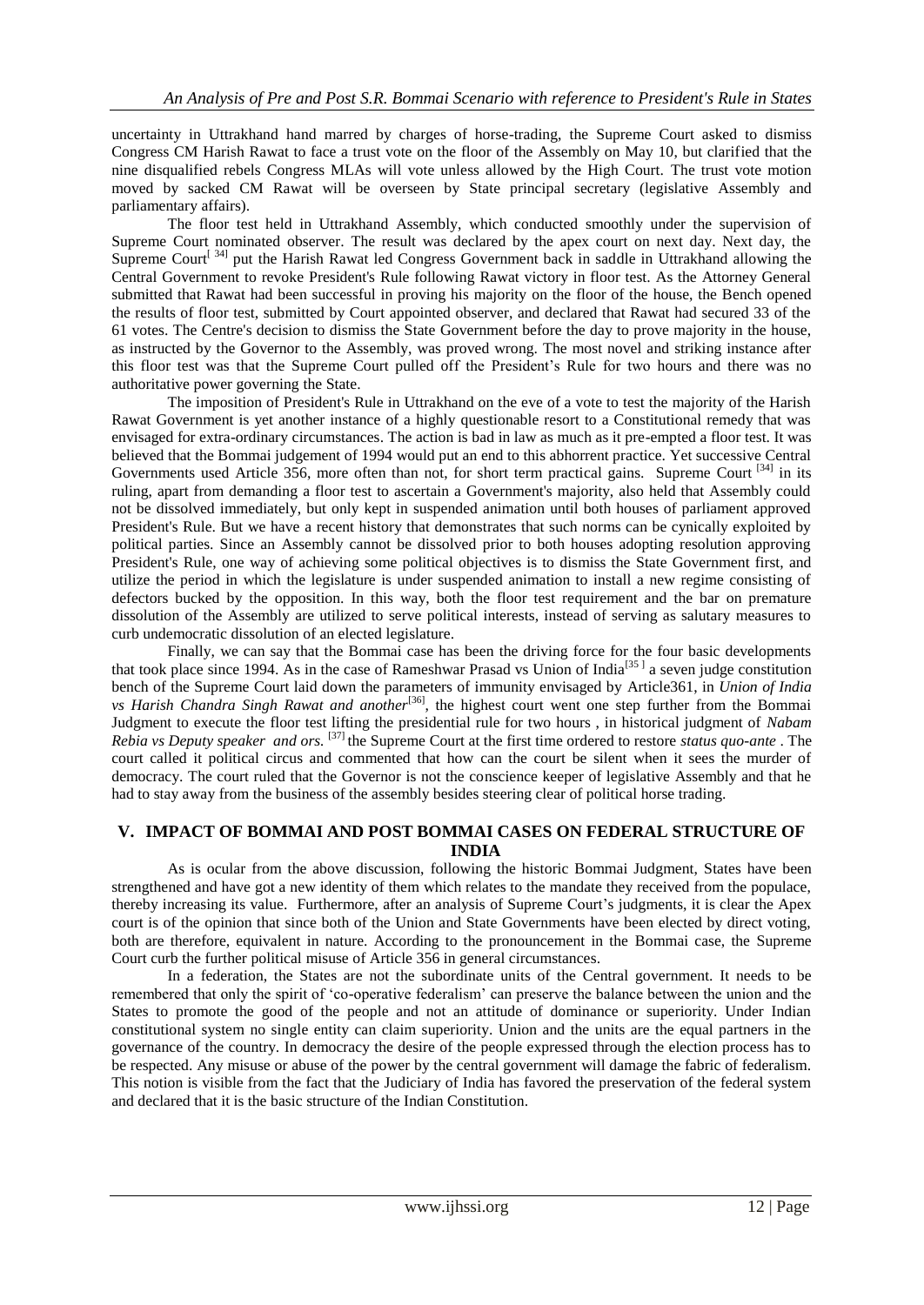## **VI. CONCLUSIONS**

It is noticed that on most occasions, President's Rule has been imposed on the basis of the report of the Governor. If we study the role of the Governor from 1950-1994, it will be found that from its commencement in most cases the role of his office was controversial and created a great concern and dissatisfaction in the minds of the States. Although he has been appointed by the Central government and holds his office during the pleasure of the president, he is not the agent of central government. But unfortunately the role of the governor has been found most of the time unfair to the States. This conduct of the Governors has been exposed so for on many occasions including in the recent cases of Arunanchal Pradesh and Uttarakhand.

In 1988, the Sarkaria Commission put forward its recommendation on Article 356 but the Commission's recommendations were not binding. In the Bommai case of 1994, the Supreme Court endorsed the recommendations of the Sarkaria Commission and created a legally binding norm and guideline through its judicial pronouncement. Therefore, the Bommai judgment was a huge step in strengthening the Centre-State ties and the federal structure of the Government. The judgment in Bommai case provides a strong framework to Article356 that made the way for the future development of this article in a positive direction. S.R. Bommai vs. Union of India case acted as a positive catalyst in strengthening the federal structure of the country and its guidelines gave broad dimension to Article 356 serving its very purpose in later cases. This decision was an activist step by the Supreme Court. The legal luminaries, post- Bommai judgment envisaged that the political misuse of Article 356 would be stopped through the Supreme Court's binding judgment and would be used only in the '*rarest of the rare cases'* according to the expectations of framers of the constitution.

The four cases of the misuse of Article356 after Bommai judgment are the Bihar Legislative Case (2005), The U.P. Legislative case (1999), The Arunachal Pradesh Assembly Legislative Case (2016), The Uttrakhand Assembly Case (2016). The misuse of this article in these four cases proves that even after the binding guideline of a nine judges' bench, the misuse of this article is not stopped. The Central Government, even after knowing that it won't get any remedy from the Judiciary, uses this Article as a political terror against States.

Even after the misuse of Article356 in four basic instances, the developments after Bommai's judgment have become able to check the misuse of the Article 356 to much extent and played a vital role in shrinking central government long arm. But some other safeguards are also needed to curb the misuse of this Article. The guidelines and binding norms pronounced in Bommai case are sufficient to curb the misuse of Article356 but due to the unscrupulous acts of Central Governments after the landmark judgment, an amendment in Article356 with respect to the line of action taken in Bommai case is the utmost need today.

#### **REFERENCES**

- [1] Constituent Assembly Debates (CAD), Vol. IX, 170
- [2] Ibid
- [3] National commission to review the working of the article 356 of Indian constitution 2001.
- [4] State of Rajasthan v. Union of India (1977), SCC
- [5] Ibid
- [6] Ibid
- [7] (1982) 1 SCC 271
- [8] Ibid at 297
- 
- [9] Report of the Sarkaria Commission, http://interstatecouncil.nic.in/report-of-the-sarkaria-commission/ Retrieved octuber26, 2017.
- [10] Ibid
- [11] Ibid
- [12] Ibid
- [13] AIR 1994 SC 1918, (1914) 3 SCC 1
- [14] Sawant J. 'We respectfully endorse the first measure viz. of warning to which the president should resort before rushing to exercise of the power under article 356(1)'
- [15] Supra no.4
- [16] Supra no.13<br>[17] Ibid
- $[17]$
- [18] Supra no.9 [19] **AIR** 1998 **SC**998, (1999) 9 **SCC** 95 [20] (2006) 2 SCC 1<br>[21] MANU/SC/061 [21] MANU/SC/0611/2016<br>[22] 2016 SCC OnLine SC [22] 2016 **SCC** OnLine SC 694 [23] Supra no. 19 [24] Ibid [25] Ibid [26] Supra no. 20
- [27] Ibid<br>[28] Ibid
- $[28]$ <br> $[29]$
- Supra no. 22
- [30] Ibid